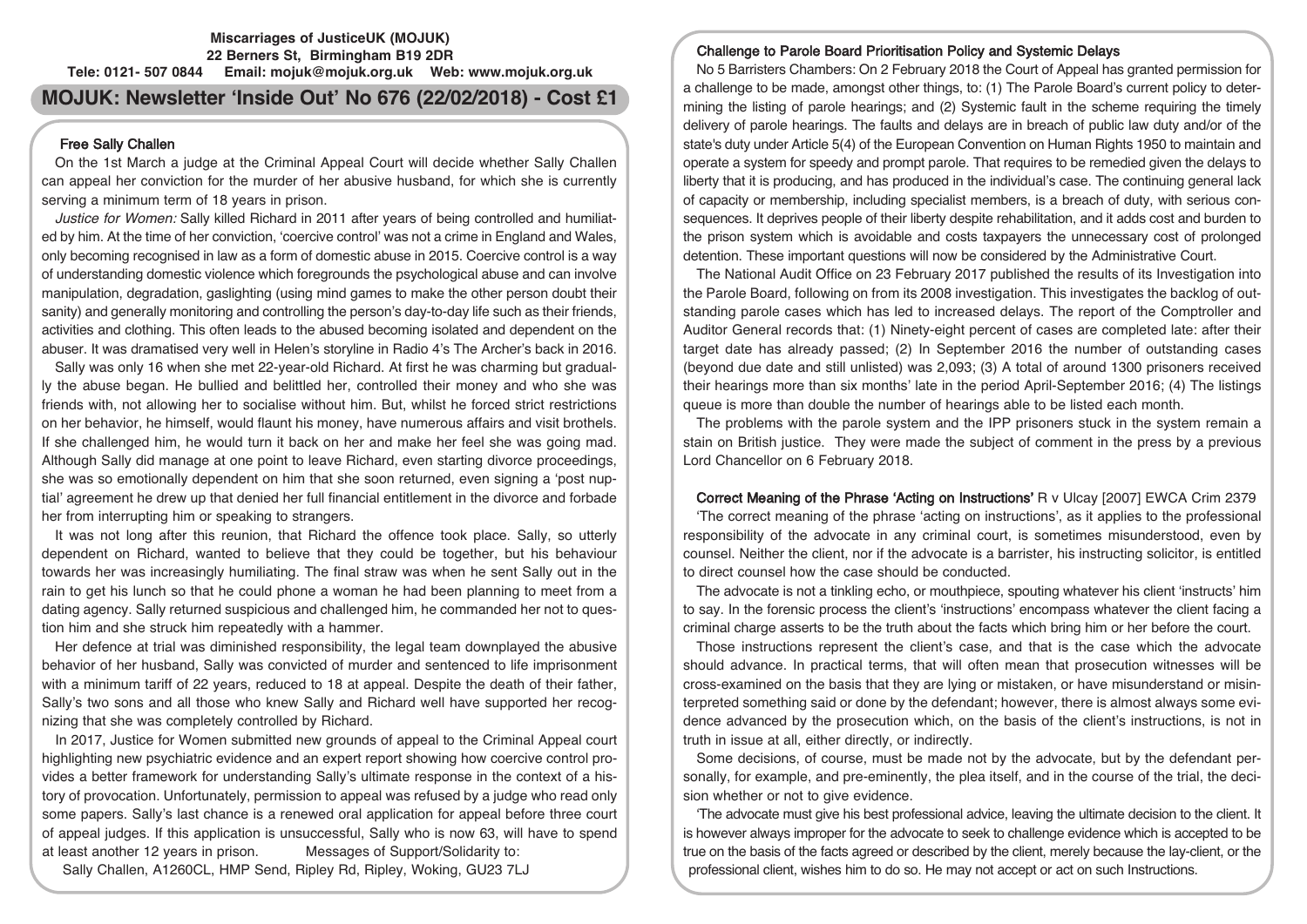### Passing the Justice Parcel

What are the consequences for the rule of law, judicial independence and court reform, asks Andrew Walker QC: Clarke 28; Grayling 32; Gove 14; Truss 11; Lidington 7. The names are familiar. In some cases, the change was welcome. The numbers are rather too reminiscent of recent Ashes scorecards for the England top batting order. They are no more impressive in their true context: the number of months in office as Lord Chancellor and Secretary of State for Justice. The average for the preceding 70 years was at least 56 months: over 4½ years. The trend is far from welcome.

The contrast with the office of Lord Chief Justice is stark. Candidates to succeed Lord Thomas had to be able to serve for at least four years. Lord Justice Beatson has recently endorsed this as right in principle, because 'continuity and stability are important components in underpinning the independence of the judiciary'. Does this not apply to the office of Lord Chancellor too, as an important component in underpinning the effective defence of the independence of the judiciary, and in upholding the rule of law in cabinet and in government? Short-term appointments can only make it harder for those in office to fulfil their crucial role as champion of the constitution and the rule of law, even for those who have the qualities required; harder still if they must have their political futures well in mind.

What are we to make of this? On any view, it raises serious questions over the commitment of recent governments and prime ministers to ensuring that the rule of law has powerful protection at the heart of government, and over the ability of our constitutional arrangements to withstand attacks on the rule of law from wherever they may come. Even in times of political stability and measured public debate we would ask those questions. Our new Lord Chancellor has a task on his hands to provide convincing and reassuring answers, and to give us confidence in the future of his office. I am sure he will understand our concerns. It remains to be seen whether he will be able to address them.

All this flows from the new constitutional relationship created by the then government, with little prior thought, in 2005. We are starting to see its effects on the judiciary too.

One consequence is that the senior judiciary is becoming identified more closely than ever with the process of making and implementing proposals to reform our justice system: reforms that affect us and matter to us. The 'pass the [justice] parcel' of frequent re-shuffles can only exacerbate this. I am not the first Chair of the Bar to express concern about the implications for the judiciary of becoming so closely aligned with reforms which are dependent on a 'deal' with government, particularly one requiring substantial annual costs savings, and of becoming policy-makers or managers rather than judges. Not only could this lead to changing perceptions about their independence, but will it also be judges who are seen as responsible for the success (or failure) of the reforms, at least in some degree? Does responsibility require accountability and, if so, in what way? If the judiciary is driving the current reforms, then I see dangers ahead.

But who is it, in truth, who will be making the critical decisions about where the programme takes us? The answer matters. We are already alarmed by the so-called 'flexible operating hours' proposal, and have made our views known. At some point, decisions will need to be made about it.

We are troubled by other proposals too, such as so-called 'virtual hearings' (or perhaps 'smart hearings'?). Many important questions remain about this part of programme. What hearings are to become 'smart hearings'? With the (current) exception of criminal trials, no limit seems to have been identified. Modest procedural hearings are one thing: full trials (in any jurisdiction), with contested oral evidence, are another altogether. HMCTS seems to

be trying to 'enable' this for every type of hearing, its only limit being what is feasible within the budget. We need a proper and informed debate as to where to strike the balance between the possible and the desirable, in the interests of justice; but with whom should we be having that debate? Is a debate even intended? Is anyone being asked for their views, or to carry out research into the implications? A decision surely needs to be made about what is right, never mind what is workable, and can be kept working for the future. And what if we, first instance judges, or academics who understand the implications, do not agree with the final destination? What happens, too, if we find that 'smart trials' diminish the quality of justice in more significant hearings, but the promised £250m in savings cannot be delivered without them? I will be asking all these questions. I can only hope that we will be happy with the answers.

It does not strike me, though, that we should be spending first, and talking later. The judiciary, HMCTS and the profession have a shared interest in ensuring that our system is fair, accessible, efficient and effective. We ought to be able to work cooperatively in pursuing reforms, and our support will be crucial if they are to work, but it still feels that this is all being done to us, not with us.

One area in which I hope we may yet see a more cooperative approach is listing. I cannot remember a time when listing in county, family and crown courts worked well for clients, victims, witnesses or the profession. We now know that listing has now been included in the court reform programme. How ambitious are the plans? Will they address the real issues, in a way that works for everyone? Most of all, will our views be sought from the outset so that they can actually influence plans before decisions have been made, and will they be listened to? You can be assured that I will be asking all of those questions too, and trying to ensure that workable reforms are made that do not focus solely on maximising judicial time in court. To whom must we look to direct on this, though, and who will make and implement any decisions? As listing is guarded jealously as a judicial function, is it the judiciary? Either way, I hope the answers and decisions will be ones we wish to hear.

## Police/Detention Officers Face Gross Misconduct Action: Death of Thomas Orchard

INQUEST: The Independent Office for Police Conduct (IOPC) have directed Devon and Cornwall Police to bring disciplinary action against six of the seven officers involved with the detention and restraint of 32 year old Thomas Orchard, who died in October 2012. The question of whether these hearings will be held in private or public will now be considered. Thomas was a fit and physically healthy 32-year-old living independently in supported accommodation at the time of his death. He had a history of mental illness and a diagnosis of schizophrenia. He was arrested and detained by Devon & Cornwall officers in Exeter City Centre following reports of his bizarre and disorientated behaviour. He was transported by police van to Heavitree Road Police Station. Upon arrival, in addition to the triple limb restraints applied, an Emergency Response Belt (ERB), made from a tough impermeable webbing fabric, was put around his face. The ERB remained held around his face as he was carried face down to a cell where he was left lying unresponsive on a cell floor. By the time officers re-entered his cell, Thomas was in cardiac arrest. He was transferred to hospital and pronounced dead on 10 October 2012.

Thomas's family said: "Since the trial a year ago, in which one of the officers and the two custody officers were found not guilty of manslaughter, our family has been shocked and outraged by the Force's persistent refusal to hold disciplinary hearings to establish if their staff seriously breached professional standards. We now urge Devon and Cornwall Police to: hold the hear-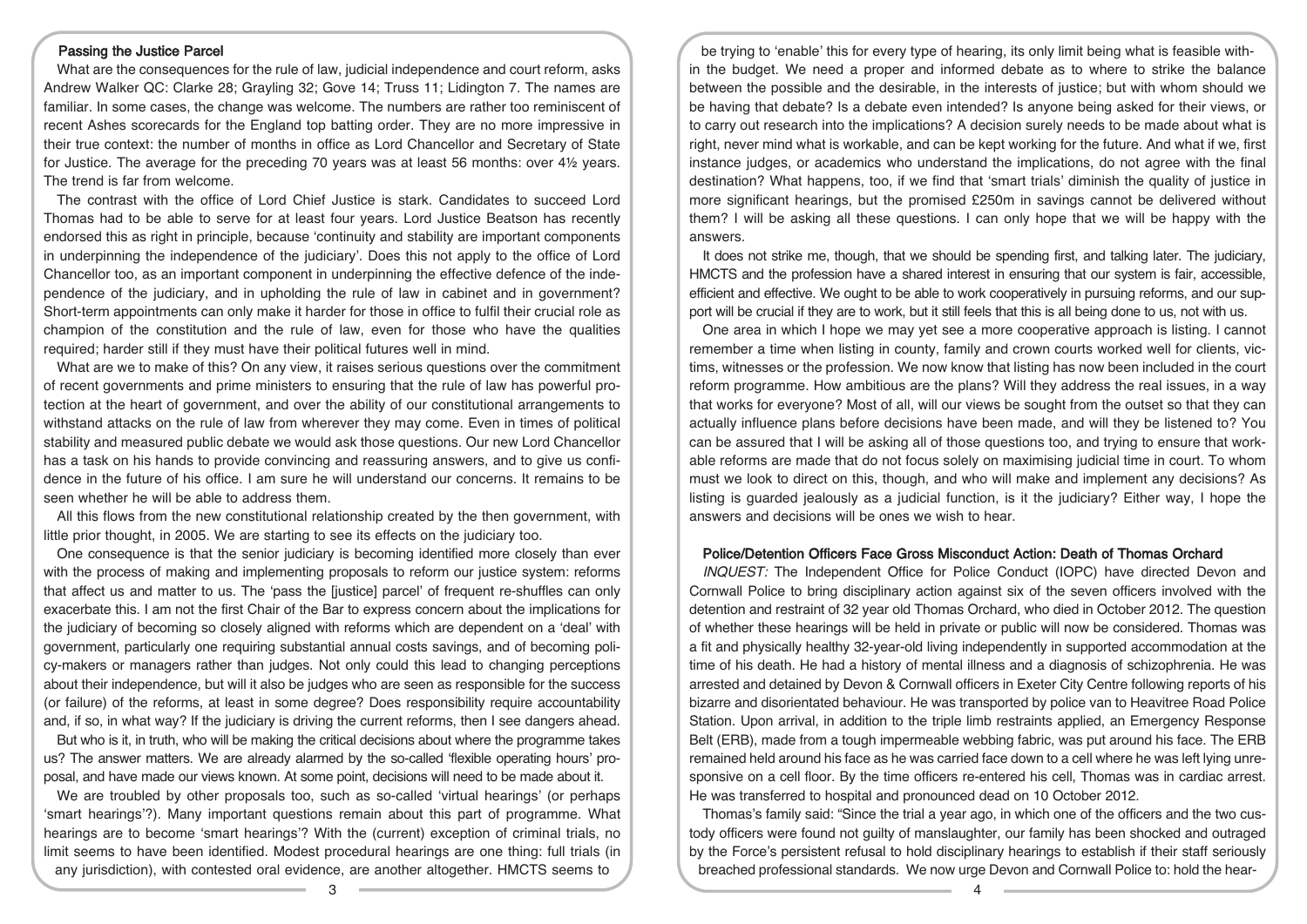ings swiftly and without further dispute; to consider asking another force to present the case; and to open the proceedings to the public. Only by holding open, honest and transparent hearings can our family's confidence be restored and the public interest be served. We hope that the media and public will join us to demand rigour and fairness from this process."

Deborah Coles, director of INQUEST said: "The IOPC's decision to direct misconduct action over the shocking facts of Thomas' death is welcome. But the fact that Devon & Cornwall police required direction and were not willing to take this step themselves is reprehensible. Their resistance to taking action and the extra delay this has generated is yet another reason why Thomas' family are losing faith in the justice process. It undermines any confidence that there is a desire to learn and be accountable after needless and preventable deaths like those of Thomas. With still no end in sight, repeated calls for expedited processes seem to go unheard."

# Unexplained Wealth Orders: How They Work And Who Can Be Caught Up In the Legal Process

Barrister - Philip Rule: From 31 January 2018 newly in force in England & Wales are civil powers for the High Court to make an Unexplained Wealth Order (UWO). This is introduced by section 1 of the Criminal Finances Act 2017, inserting new provisions to the Proceeds of Crime Act 2002. It is the latest addition to a now considerable armoury given to prosecution and investigation authorities that enables orders to be made without criminal prosecution (thus avoiding the process of trial and the safeguards of such criminal process in seeking to establish whether there has been any criminality). No jury trial or verdict is necessary of course as the power is exercised in the civil courts process. The supposed purpose of such order however is to assist in the confiscation of the proceeds of crime. The orders may be made without prior notice being given to the person subject to the order. The question remains as to whether legitimate international businessmen and businesswomen will find themselves facing such orders, and whether adequate due process will be observed in the operation of such orders so that the safeguards of the criminal law are not ignored whilst people may have their assets stripped from them. Nor, despite media reports suggestive of a discriminatory attitude to Russian nationals, is the power necessarily to be limited to oligarchs or the super-wealthy.

The "enforcement" authorities that will be able to use this power and apply to the court will include the Director of Public Prosecutions, the National Crime Agency, Her Majesty's Revenue and Customs, the Financial Conduct Authority and the Director of the Serious Fraud Office. The order requires a person to explain and account for the origins of their assets. They will be used where the assets owned by the person are suggested to be inconsistent with their income level. To apply the statutory test the order may be made where the conditions are satisfied that: 1) There are reasonable grounds to believe that the person holds the asset; 2) And reasonable grounds to believe that the value of that asset is greater than £50,000; 3) There are reasonable grounds for suspecting the known source of the person's lawfully obtained income would have been insufficient for the purposes of enabling him or her to obtain the property (NB. A number of assumptions and considerations are applied to this test – see below); and that 4) The person is either: (a) a politically exposed person (meaning someone entrusted with prominent public functions by an international organisation or by a State other than the United Kingdom or another EEA State; and any family member; and any "known" close associate; and anyone "otherwise connected" with that person, as defined for the purposes of the Corporation Tax Acts); Or there are reasonable grounds for suspecting that (b) person is, or has been involved in serious crime (in the UK or elsewhere), or (c) a person connected with him or her is, or has been, so involved.

What is obvious from this of course is that the person does not need to belong to the

super-rich, as the asset need only be worth £50,000 to enable the authorities to shift the burden of explanation of its origins onto the owner. It is also immaterial whether or not there are other persons who also hold the property, and does not matter whether the property was obtained by the person before or after this new law came into force.

It is equally obvious that such an order may be issued with far less evidence than would be necessary to even commence a criminal prosecution. Rather than the authorities having to consider whether there is a realistic prospect of conviction based upon evidence that could demonstrate to a jury that it may be sure of a criminal act (or, to put it another way, 'beyond reasonable doubt' finds a crime to have occurred), instead all that is required here are "reasonable grounds" for a suspicion.

The assumptions made and considerations had for the purposes of deciding whether there are reasonable grounds for suspecting the person's lawful income would not have been sufficient to obtain the property, are: (1) regard is had to any mortgage or other kind of security that it is reasonable to assume was or may have been available to the person to obtain the property; (2) it is assumed that the person obtained the property for a price equivalent to its market value; (3) income is "lawfully obtained" if it is obtained lawfully under the laws of the country from where the income arises; (4) "known" sources of the respondent's income are the sources of income (whether arising from employment, assets or otherwise) that are reasonably ascertainable from available information at the time of the making of the application for the order; (5) where the property is an interest in other property comprised in a settlement, the reference to the respondent obtaining the property is to be taken as if it were a reference to the respondent obtaining direct ownership of such share in the settled property as relates to, or is fairly represented by, that interest.

Most notable from this are: (i) the income is lawful if it was lawfully obtained according to the law of the country where it was generated; and (ii) "known sources" of the respondent's income are the sources of income (arising from employment, assets or otherwise) that are "reasonably ascertainable from available information at the time" of applying for the order. This second consideration would therefore seem to suggest that the less enquiry the authorities make before applying for an order into sources of wealth of the individual, the greater prospect that the burden shall be shifted by the making of the order. That might seem unfair and contrary to good investigative practice. It is suggested that an objective test as to what is "reasonable ascertainable" at the time should require authorities to take reasonable steps to investigate the person's wealth sources before making an application. Where all the conditions are satisfied the court has a power but not a duty to make the order sought.

Freezing of assets: Another new power allows for the making of an interim freezing order when the court makes an Unexplained Wealth Order. This may be made if the court considers it necessary to do so for the purposes of avoiding the risk of any recovery order that might subsequently be obtained being frustrated. Such a freezing order prohibits the person, and any other person with an interest in the property, from in any way dealing with it (subject to some exceptions). If a freezing order is made there is provision for application to be made by the person for the variation or discharge of that order. Where the asset is believed to be located outside of the UK (and the UWO has been made) and it appears that there is a risk of any recovery order that might subsequently be obtained being frustrated, a request for assistance may be made by the Secretary of State to the government of the other country to prohibit the person from dealing with the asset, and for assistance in connection with securing its detention, custody or preservation.

Failure to explain the wealth: The order requires a statement of information be provided, and may also require the production of documents. The consequences of a failure to comply with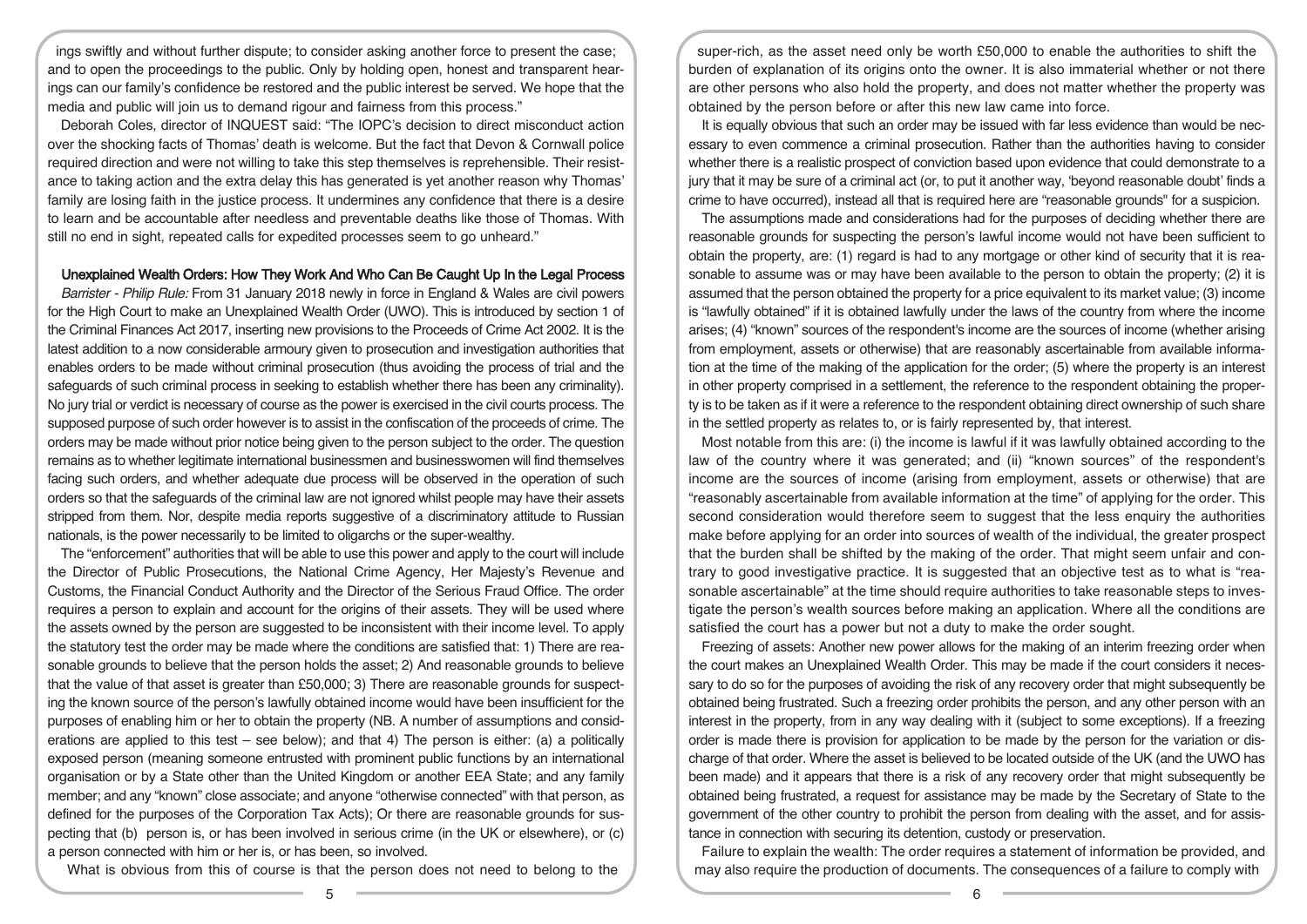an Unexplained Wealth Order include: (1) the enforcement authority may commence enforcement or investigatory proceedings, and for the purposes of any civil confiscation proceedings taken in respect of the asset (under Part 5 of POCA 2002, for the civil recovery of the proceeds of unlawful conduct) it will be presumed that the asset is recoverable, unless the contrary is shown. (2) If in purported compliance with the order a person recklessly or knowingly makes a false or misleading statement, they commit an offence which may result in a sentence of up 2 years' imprisonment or a fine, or both. (3) the High Court may make or may continue an Interim Freezing Order, if it considers it necessary to avoid the risk of the respondent disposing of the asset concerned before complying with the terms of the order.

Possible challenges to an UWO: The new powers are likely to face some challenge, and require some interpretation by the courts. Some issues to be considered may include: (1) Compataibility with human rights legislation: these order place the burden of proof in respect of the question as to legitimacy of the assets upon the asset owner rather than investigators. The low threshold of information (rather than evidence) upon which Unexplained Wealth Orders are sought raises a question as to the presumption of innocence. The balancing required for the protection of the right to privacy and private life, the protection of possessions and property rights (including of companies, corporate persons, as well as biological individuals) from unnecessary or disproportionate interference, and whether an order might amount to a retrospective "penalty" in its operation to assets held prior to this new law; (2) If applications are made without notice, in the person's absence and without he or she being legally represented, in a similar way to present production orders or warrants, the orders may be challenged on ground of a material non-disclosure or that the criteria for such an order have not been properly met. (3) Potential abuse of process may arise if this process is to be used to thwart due process rights protecting individuals subject to criminal prosecution. Whilst the statement provided to comply with the UWO may not itself be used in a criminal prosecution, there may be concern as to the privilege against self-incrimination being undermined if there remains a prospect of criminal prosecution in relation to any information contained with the statement forming a basis of the criminal investigation.

## No Fair Trial in Russia: Extradition Warrant Discharged

Bindmans Solicitors: A 3 year extradition battle concluded on 9 February 2018 when the Russian Federation confirmed it would not seek permission to appeal to the Supreme Court and the extradition warrant issued against a vulnerable Chechen man in 2014 was finally discharged. The extradition request arose from the depths of the Chechen/Russian war in the late 90's. Having escaped the horrors of this brutal war and serious abuse whilst in detention, the appellant escaped to Belgium where he was granted asylum under a false name. Some years later his true identity was established and he was arrested on an extradition warrant for a murder allegedly committed in 2001 in the Chechen Republic.

The appellant failed in his fight against extradition in the Belgium courts and in Strasbourg but managed to escape to the UK where he was promptly arrested and extradition proceedings commenced. He initially failed in his bid to resist extradition but was successful after we obtained vital new evidence: statements from the Chechen woman who committed the murder (now an asylum seeker in Germany); and the original Russian trial papers.

The trial papers (which had always been in the possession of the Russian Federation) proved essential elements of the appellant's case which had never been disclosed by the Russian

Federation during proceedings in Belgium, Strasbourg or Westminster magistrates court. Senior District Judge Emma Arbuthnot accepted that extradition would violate Article 6 of the ECHR as the appellant could not have a fair trial in Chechnya where the acquittal rate is 0%. However, despite compelling and uncontested evidence of the horrific conditions during prisoner transit SDJ Arbuthnot was not convinced that these violated Article 3 of the ECHR.

The whole basis of the extradition scheme is one of mutual cooperation. It is of concern that in this case essential disclosure was not made by the Russian Federation and they acted with impunity. If the appellant did not have the benefit of the assistance of a tenacious Chechen lawyer the vital evidence from the Russian trial would have never come to light and he may well be on his way to detention in Chechnya where he feared his chances of survival would be few.

#### New 'Stop and Scan' Powers to Fingerprint Criminals and 'Illegal Immigrants'

"The Verge": Police in the UK are trialling a new "stop and scan" power, which lets them check the fingerprints of unknown individuals against national criminal and immigration databases. Officers will be able to stop anyone when an offense is suspected and scan their fingerprints using a mobile device if the individual cannot otherwise identify themselves. The scanners will check fingerprints against 12 million biometric records held in two databases: IDENT1, which contains the fingerprints of people taken into custody, and IABS, which contains the fingerprints of foreign citizens, recorded when they enter the UK.

Speaking to Wired UK, project manager Clive Poulton, who is helping oversee the trials for the Home Office, said: "[Police] can now identify the person in front of them whether they are known to them or not known to them, and then they can deal with them." The Home Office and police forces involved say stop and scan is simply a way to speed up checks that officers would otherwise have to make at police stations. But privacy and human rights advocates warn that the mobility of the technology and the lack of oversight in its deployment means it could foster abusive policing tactics.

Martha Spurrier, director of UK advocacy group Liberty, said the technology could exacerbate problems associated with current stop and search powers, which are disproportionately used to target minorities and are often cited as a cause of tension between police and local communities. "The problem with these mobile applications is that there's nothing to stop an individual officer acting on their worst prejudices," Spurrier told The Verge. "With taking fingerprints or interviewing subjects, there's a really good reason people have to take suspects to the station, because it [allows for oversight]. These are safeguards to make sure a police officer isn't wandering around an estate, fingerprinting people at random."

There is a legal framework in place for collecting this sort of information, the Police and Criminal Evidence Act, or PACE, which was passed in 1984. But, says Spurrier, PACE is outdated and has been amended over the years to keep up with new technology without proper debate, public or otherwise. "How can we say this is policing by consent when there is no parliamentary scrutiny?" she says. Other worries about the new technology include how biometric data might be shared between different enforcement agencies. For example, police officers might collect fingerprints from individuals without proper cause and then hand this data over to the Home Office where it might be stored indefinitely without the individual's knowledge.

The Home Office has long promised to publish a comprehensive overview of its biometric data policies, but this has been delayed since 2012. In the meantime, it's been criticized repeatedly for holding onto data for too long, and failing to inform individuals of their rights.

The veracity of the fingerprint databases that underpin these scans was also called into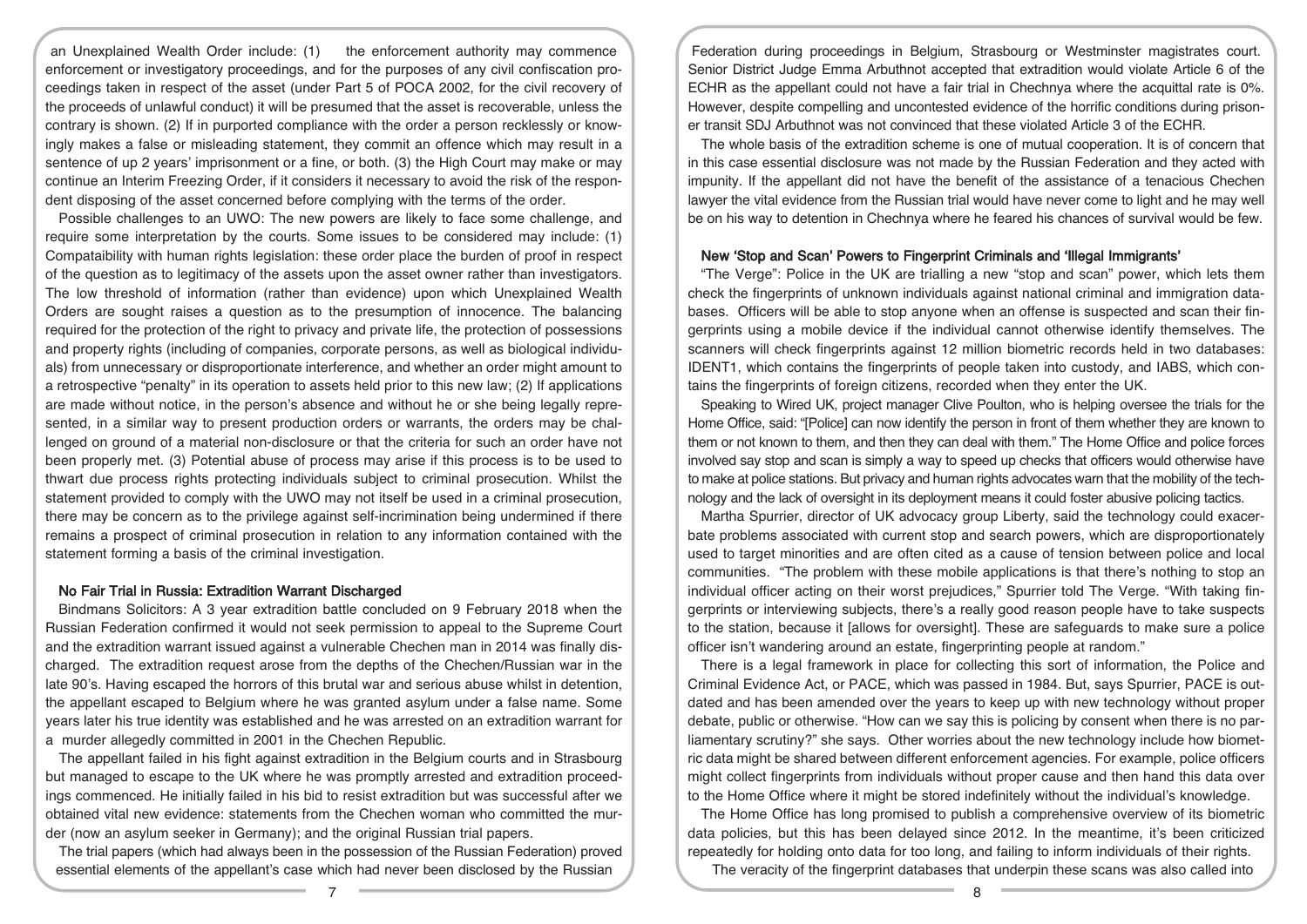question recently. In January, a parliamentary committee tasked with investigating government policy on immigration found a 10 percent error rate in the Home Office's list of "disqualified people." This, said the committee, has fed into a string of injustices, from individuals being denied bank accounts because of their supposed immigration status, to citizens being held in detention centers only to be later released without apology or explanation.

The new stop and scan power is currently being trialled in West Yorkshire, with 250 mobile scanners issued to officers. After that, reports Sky News, the system will be rolled out nationwide.

## Court Dismisses Gerry Adams' Appeal Against Conviction

The Northern Ireland Court of Appeal has dismissed an appeal by Gerry Adams against his convictions in the 1970s for attempting to escape from internment. Gerard Adams ("the appellant") was detained on 21 July 1973 on foot of an Interim Custody Order ("ICO") which was signed by the Minister of State at the Northern Ireland Office. His detention was continued by virtue of a Detention Order made by a Commissioner on 16 May 1974. The appellant first attempted escape from detention on 24 December 1973 and a second attempted escape occurred on 26 July 1974. He was sentenced to 18 months imprisonment in respect of the first attempt and three years imprisonment in respect of the second, consecutive to the earlier sentence. No appeal was lodged by the appellant against either conviction until over 40 years later when these appeals were prompted by the disclosure of Government papers. The appellant contended that the ICO made on 21 July 1973 was invalid as it had not been considered personally by a Secretary of State.

Legislation: The statutory powers for detention (or internment) without trial in Northern Ireland were contained in the Civil Authorities (Special Powers) Act (Northern Ireland) 1922 ("the 1922 Act"). During "the Troubles" this power was exercised on 9 August 1971 and from time to time thereafter. Following the introduction of Direct Rule on 30 March 1972 new interim arrangements for detention were introduced by the Detention of Terrorists (NI) Order 1972. The power of arrest under the Special Powers legislation remained in force but the detention powers were now exercised under the 1972 Order. It was this legislation that was in force when the appellant's ICO was made on 21 July 1973.

Article 4 of the 1972 Order provides that "where it appears to the Secretary of State" that a person is suspected of being involved in terrorism he can make an ICO for that person's temporary detention. An ICO can be signed by a Secretary of State, Minister of State or Under Secretary of State. The detained person had to be released within 28 days unless the Chief Constable referred the matter to a Commissioner, in which event the detention continued. Under Article 5 of the 1972 Order, the Commissioner could make a detention order if satisfied that the person was involved in terrorism or his detention was necessary for the protection of the public.

The interim arrangements in the 1972 Order were replaced by the Northern Ireland (Emergency Provisions) Act 1973 with effect from 8 August 1973 but anything done under the 1922 Act or the 1972 Order was to have effect as if it had been done under the 1973 Act.

Release of Government Papers: The trigger for the appellant's late appeal was the disclosure of documents by the Government under the 30 year rule. Papers revealed that there had been debate among officials and Government legal advisors in 1973/74 about the need for the Secretary of State to consider personally the making of an ICO. This appears to have prompted a change of practice in 1974 to one where the decisions on ICOs were made by the Secretary of State alone. The papers state that this approach was born out of caution based on legal advice which suggested that "the safer construction of [the legislation] is that only the Secretary of State can make the order".

The Use of Parliamentary Materials for Interpretation: The Court of Appeal commented that while the materials released are of considerable interest they do not inform the court's interpretation of the statutory provision. The appellant, however, relied on two statements from Hansard as aids to interpretation. The first was a statement of the Lord Chancellor on 19 July 1973 when he said "the Secretary of State makes a temporary order only if (he) is personally satisfied that the person concerned" was involved in terrorism. The second was a statement of the Attorney General on 11 December 1972 who said that "under Article 4(2) [of the 1972 Order] an interim custody order can be made also by a Minister of State or by an Under Secretary of State". The appellant contended that the Attorney General was in error in making that statement. The Court was satisfied that the rule in Pepper v Hart on statutory interpretation could not assist the appellant in this case as the enactment was not ambiguous or obscure and in any event the statements relied on appear to be contradictory.

The appellant also relied on a note by an official dated 2 July 1975 stating that when drafting the 1972 Order it was considered that the Secretary of State should take the decision in relation to an ICO but as he would not always be present in person the signature on the order could be that of a minister. The Court of Appeal held that a statement of an official is not a Hansard statement and cannot therefore inform the interpretation of the legislation.

Ground of Appeal: The appellant contended that Article 4(1) of the 1972 Order required the Secretary of State to consider personally each ICO. He claimed that the prosecution failed to adduce proof that the ICO dated 21 July 1973 had been considered personally by the Secretary of State and was therefore invalid. The appellant also relied on a legal opinion dated 4 July 1974 which set out the arguments for and against personal consideration by the Secretary of State and concluded that the point was arguable and the outcome would not be certain but that a court would probably find that it was a condition precedent to the making of an ICO that it should be the decision of the Secretary of State personally.

The Carltona Principle: The Court of Appeal set out the case law developing the Carltona principle which states that the duties imposed on ministers are so multifarious that no minister could ever personally attend to them and that the duties are normally exercised under the authority of the ministers by responsible officials of the minister's department. The Court concluded that the starting point, if not the presumption, is that the Carltona principle applies and can only be displaced (or rebutted) by Parliament using express words or by necessary implication. The necessary implication that Parliament intended to exclude the Carltona principle may be derived from the wording of the legislation and the framework of the legislation and the context. The Court said the seriousness of the subject matter is an aspect of the context and may be taken into account in determining whether it is a necessary implication that Parliament intended to exclude the Carltona principle although it is not determinative.

The Wording, Framework and Context of the Legislation: The appellant relied on the wording of Article 4(1) of the 1972 Order which states that "where it appears to the Secretary of State" that the conditions for the making of an order exist "the Secretary of State may make an order" as requiring personal consideration by the Secretary of State. The Court of Appeal, however, said that these words are a common legislative formula and have not been found in previous cases to be the basis for any necessary implication of personal consideration. The appellant also relied on the wording and framework of Articles 4(1) and 4(2) of the 1972 Order where the former provides that the Secretary of State may make the order and the latter provides that the order may be signed by a Secretary of State, Minister of State or Under Secretary of State.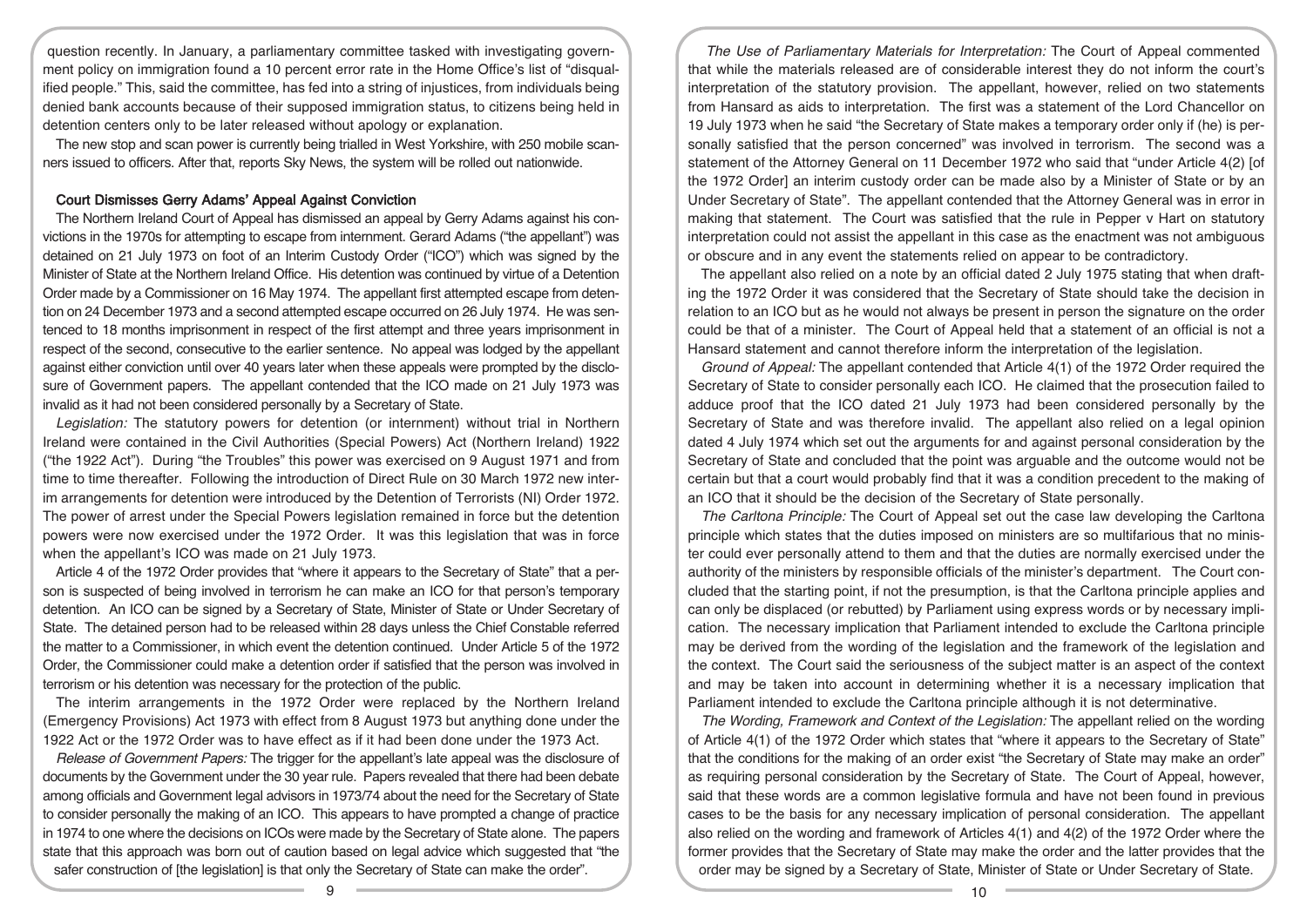The Court said that a distinction had clearly been drawn between the making of the order and the signing of the order: "Clearly the making of the order is the more significant decision. The signing of the order is the authority on which officials act to detain the person subject to the order. The distinction indicates that the appropriate person who might act on behalf of the specified Minister may be more confined under Article 4(1) than under Article 4(2). It does not lead to the necessary implication that only the Secretary of State may make the order."

The appellant also relied on the gravity of an ICO which involved the loss of liberty of the subject. The Court of Appeal agreed that the factors to be considered in determining whether the Carltona principle has been displaced in a particular case include the importance of the subject matter but said it was not satisfied that a decision that results in loss of liberty was in itself sufficient to displace it. The appellant further relied on the reasons advanced in the 1974 legal opinion. The Court of Appeal was not satisfied that there is material or information available that displaces the Carltona principle and accordingly it was satisfied that the decision to make the ICO could have been made by an appropriate person on behalf of the Secretary of State. The Court added that the Minister of State was an appropriate person, being a Minister appointed by the Crown and answerable to parliament.

Conclusion: The Court of Appeal was satisfied that the ICO was valid having been made by the Minister on behalf of the Secretary of State. The Court was accordingly satisfied that the appellant's convictions are safe and dismissed the appeal.

#### Prison Service 'Should Review Procedures' After Death In Custody From Alcohol Withdrawal

The Irish Prison Service has been encouraged to review its procedures for assessing alcohol dependence after a homeless man died from alcohol withdrawal in custody, the Irish Examiner reports. Dublin Coroners' Court heard that rough sleeper Josef Gembicky, 58, died two weeks after being committed for breach of bail conditions to Cloverhill Prison, where staff did not know his history with alcohol. He was remanded in custody on 30 May 2015, found unwell on 2 June, and eventually died in Tallaght Hospital on 13 June 2015. Mr Gembicky was from Eastern Europe and his limited English caused problems with filling out forms, but the court heard he expressly denied a history of alcoholism in an interview with the prison doctor. His death was attributed to pneumonia due to brain damage due to epileptic seizures due to alcohol withdrawal, and inhalation of vomit. The jury at Dublin Coroners' Court returned a verdict of misadventure and recommended that the Irish Prison Service review its procedures on information exchange to review their effectiveness. Irish Legal News contacted the Irish Prison Service for comment but did not receive a response by time of publication.

## UK High Court Refuses Turkey Extradition Due To Overcrowded Prisons

Owen Bowcott, Guardian: The high court in London has refused to return an absconding British prisoner to Turkey on the grounds that the country's jails are so overcrowded they are unsafe following the 2016 attempted coup. The decision – the latest in a series of extradition setbacks inflicted by British judges – is diplomatically embarrassing for a fellow member of Nato and sets a significant legal precedent. The latest ruling follows a direct request made during a visit last year by the Turkish prime minister, Binali Yıldırım, to Theresa May. He sought the extradition of fugitive businessmen and activists living in Britain who were allegedly involved in the 2016 failed military coup in Ankara and Istanbul, which the Turkish government estimates involved 60,000 conspirators. That plea received a muted response from Downing Street, which told Yıldırım that action would only

be taken if there was credible evidence of criminal wrongdoing by an individuals in the UK. MPs on the foreign affairs select committee have condemned the Turkish president, Recep Tayyip Erdoğan, for using the failed July 2016 coup to purge opponents and suppress human rights. Tens of thousands of teachers, lawyers, police officers, judges and other officials and citizens have been removed from their posts or detained. The latest high court case involved a 41-year-old man who holds joint Iranian and British nationality. He came to the UK in 2002 to attend a kick-boxing tournament and was eventually granted asylum. His home is in London where he lives with his second wife and two children. In February 2011, returning from a family visit to Iran, he was stopped in his car at the Turkish border where 33kg (72.7lbs) of the synthetic drug MDMA was discovered concealed beneath the back seat. The man, who has been granted anonymity because of his poor mental health and his claim that he was subsequently raped by Turkish inmates, insisted he knew nothing about the drugs. He said they were hidden without his permission when he lent the car to a friend in Iran for a wedding.

#### BID Launches Legal Action to Ensure the Government Holds G4S to Account

Leigh Day Solicitors: Formal legal action has today Thursday 15th February 2018, been launched against the UK government in an attempt to force it to designate security company G4S a 'High Risk' strategic supplier in the wake of a number of catastrophic failings. Lawyers from Leigh Day, who are acting on behalf of charity Bail for Immigration Detainees (BID), have begun legal action to hold the government to account after its refusal to confirm whether G4S has been designated a 'High Risk' strategic supplier. BID argues that a catalogue of serious failings by G4S, many of which were highlighted in a Panorama documentary last year entitled: 'Britain's Immigration Secrets', should result in G4S being placed under increased scrutiny by being designated as 'High Risk' by the government.

G4S currently benefits from a number of multi-million pound contracts with the government, operating two immigration detention centres, five prisons and one secure training centre. As such, they are a 'strategic supplier' to the government. The Panorama documentary highlighted a series of failings at Brook House Immigration Removal Centre (IRC) in West Sussex including the maltreatment of detainees by staff, a widespread culture of disrespect and the falsification of incident reports in order to cover up misconduct. Panorama's revelations about Brook House IRC are the latest in a long line of allegations involving G4S in the running of detention facilities, including the very similar allegations made against staff at Medway Secure Training Centre in January 2016.

Celia Clarke, BID's Director, said: "Time and time again G4S's conduct in its management of government contracts has been found wanting. The mounting list of scandals must be seen as systemic failings by the government, not one-off incidents". We have seen evidence of serious maltreatment of detainees by staff at Brook House IRC and yet there appears to be no recognition of this by the government. Bringing a legal challenge against the Cabinet Office for failing to designate G4S a 'High Risk' strategic supplier will make it harder for the government to award G4S future contracts and, ultimately, help prevent the future maltreatment of detainees. We have sent a pre-action letter of claim to the Cabinet Office and are awaiting their response. BID is requesting a protective costs order to limit its costs in bringing this action but is hoping to fund those costs through CrowdJustice.

Under government policy, a strategic supplier can be designated 'High Risk' if there is evidence of repeated concerns regarding underperformance and mismanagement in the delivery of the services they are contracted to provide. However, the Cabinet Office refuses to even confirm if G4S has been designated 'High Risk' in line with that policy. That people are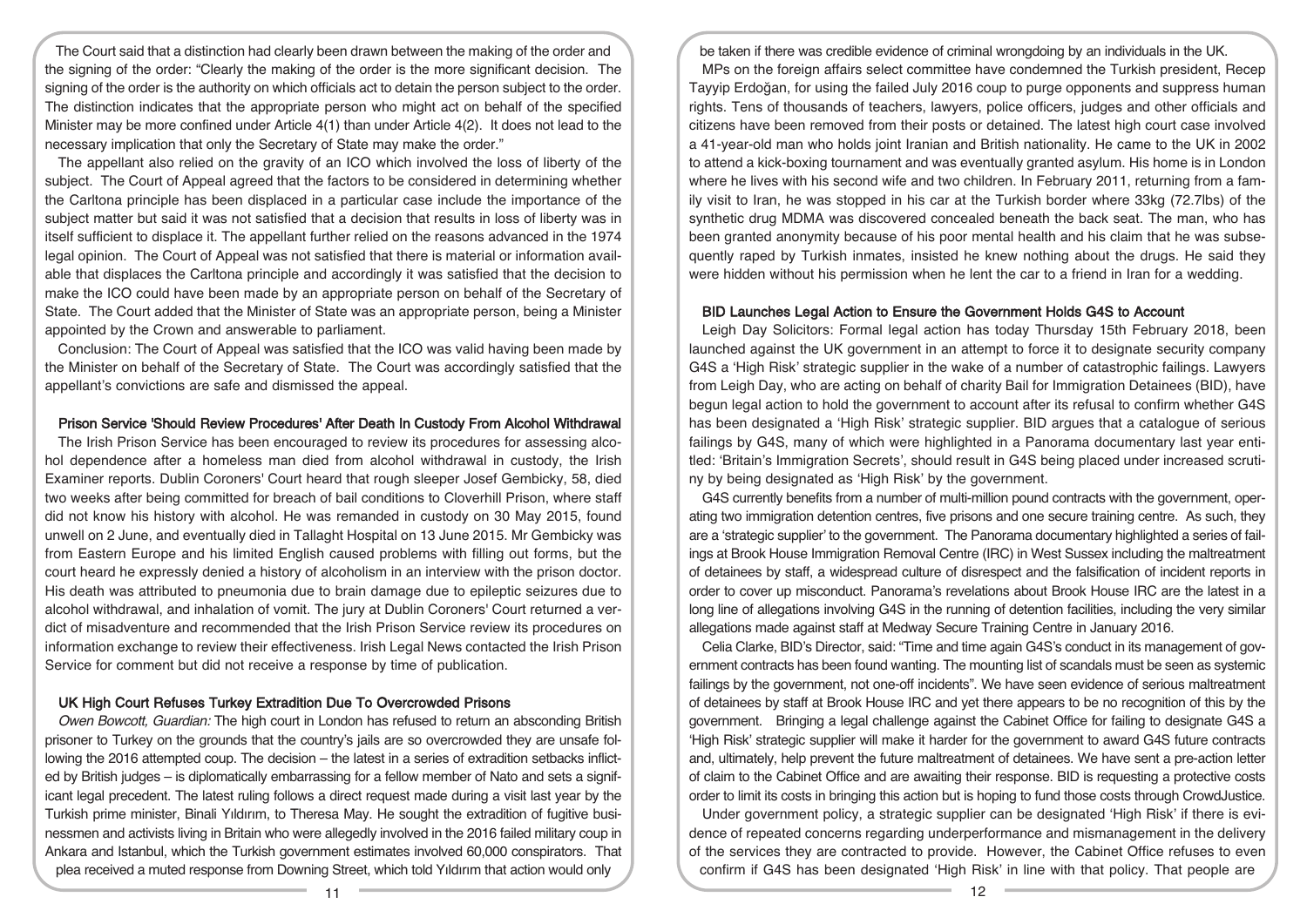subjected to immigration detention at all is abhorrent. That they are subjected to physical and verbal abuse while incarcerated is utterly unacceptable. It is time the government stopped rewarding a company with a record of failure and mistreatment with new contracts, and no increased scrutiny on their questionable practices," added Ms Clarke.

Benjamin Burrows from law firm Leigh Day, who is representing BID, said: "The question of whether it has been designated as 'High Risk' has important consequences for G4S as well as for those other private companies seeking government contracts to run detention facilities. It is an important tool in providing accountability and ensuring the welfare of detainees and prisoners matters. Such a designation will mean G4S's existing contracts with the government will be subject to closer monitoring and review. Furthermore, it will have the effect that G4S is less likely to be awarded future contracts by the government. It will also act as a warning to other companies that the welfare of detainees must be taken seriously and failures will carry serious consequences."

## Two Members of ETA Sustained Inhuman and Degrading Treatment After Their Arrest

In today's Chamber judgment1 in the case of Portu Juanenea and Sarasola Yarzabal v. Spain (application no. 1653/13) the European Court of Human Rights held, unanimously, that there had been: a violation of Article 3 (prohibition of inhuman and degrading treatment) of the European Convention on Human Rights, in its substantive and procedural aspects.

The case concerns allegations of ill-treatment sustained by Mr Portu Juanenea and Mr Sarasola Yarzabal when they were arrested in 2008 by officers of the Guardia Civil and at the beginning of their incommunicado police custody. The Court found in particular that the injuries described in the certificates presented by Mr Portu Juanenea and Mr Sarasola Yarzabal had been caused while they were in the hands of the Guardia Civil. It took the view that neither the national authorities nor the Government had provided any convincing or credible arguments to explain or justify those injuries, which it also found to constitute inhuman and degrading treatment. The Court then observed that the Supreme Court had confined itself to dismissing the applicants' version without considering whether the use of physical force by the officers during their arrest had been strictly necessary and proportionate, or whether the most serious injuries subsequently sustained by Mr Portu Juanenea were attributable to the officers responsible for his detention and supervision. Those omissions had prevented the domestic court from establishing the facts and all the circumstances as fully as it should have done.

#### Ulay v. Turkey Unfairness of Proceedings

The applicant, Soner Ulay, is a Turkish national who was born in 1984 and lives in Gebze (Turkey). The case concerned the fairness of the proceedings in which he had been convicted for murder. Mr Ulay was found guilty of murder and robbery in 2004. His conviction was essentially based on a confession he had made during a reconstruction of events carried out at the pre-trial stage. Throughout the proceedings before the domestic courts he repeatedly denied his previous statements, alleging that he had confessed in the absence of a lawyer and only because of coercion. His appeal was rejected and he was ultimately sentenced to 21 years' imprisonment in 2007. He relied in particular on Article 6 §§ 1 and 3 (c) (right to a fair trial / right to legal assistance of own choosing), complaining inter alia that he had been convicted on the basis of a confession made in the absence of a lawyer and that he had been coerced into making such self-incriminatory statements. Violation of Article 6 §§ 1 and 3 (c) Just satisfaction: The Court held that the finding of a violation constituted in itself suffi-

cient just satisfaction for the non-pecuniary damage sustained by Mr Ulay. Wanker Convicted of Multiple Counts of Cow Molestation

Scottish Legal News: A pensioner has been banned from every single farm in the UK after he inserted his fist into a cow's rectum while performing a sex act. John Curno, 80, was found guilty of outraging public decency following a spate of bovine molestations. Uxbridge Magistrates Court heard that Curno was seen a number of times talking to a herd of 150 cows and masturbating in fields which belonged to Park Lodge Farm in Uxbridge. After two sisters at nearby house saw him visit the cows a third time they called the police. He was discovered on a nearby footpath, where he told police: "I'm not a violent person, I have a weakness with animals." Farmer's wife Mrs Howie said: "It was 8.30pm and we were running a bit late with the milking. It was the same field as before, this time he had had his whole hand in the cow. He grabbed his trousers and boxers and he ran for the stile and he actually fell over the stile because his trousers fell down when he was trying to get over it. I was disgusted, we gave nobody permission to touch or interfere with our cows, it might seem funny to you but they are family they are not just cows." Judge Michael Akers, Chair of the Bench, adjourned sentencing and imposed bail conditions.

#### Getting Out Of Jail Interest-Free

Natalie Cargill, UK Police Law Blog: When a person convicted in the Crown Court has an additional prison term enforced by the Magistrates for having only part paid of a confiscation order, he is entitled to a reduction in that term proportionate to the money that has been paid. R (Gibson) v Secretary of State for Justice [2018] UKSC 2; [2018] 1 WLR 629 confirmed that the starting point for calculating this reduction is the original sum ordered by the Crown Court, and not the larger sum including interest that had accrued by the date of the Magistrates' enforcement. In 1999, Mr Gibson was convicted of drug trafficking offences and sentenced to twenty-five years' imprisonment. In March 2000, he was made subject to a confiscation order of a little over £5.4 million. This sum was payable within twelve months, with a six-year prison term in default.

Perhaps unsurprisingly, Mr Gibson failed to pay the £5.4m on time. From March 2001, interest began to accrue on the outstanding amount at a rate of 8% per annum. By the time the Magistrates' Court committed Mr.Gibson to prison under the default sentence, he had only paid £90,370 in total. Meanwhile, interest had been adding up on the original £5.4m and the total sum outstanding had grown to £8.1m. It was uncontroversial that Mr Gibson was entitled to some reduction in his sentence on account of having paid the £90,370. The issue was how the reduction should be calculated: whether by reference to the total amount outstanding, including interest, at £8.1m or by reference the principal sum that was payable under the confiscation order, at £5.4m. Originally, the calculation had been based on the £8.1 million. That meant Mr. Gibson's term was reduced by twenty-four days. But Mr Gibson wanted the calculation to be based on the original £5.4 million, which would have meant a further reduction of eleven days. His case fell to be decided upon legislation that is now repealed but the issue raised by the appeal remains live under the current legislation, the Proceeds of Crime Act 2002. Lord Reed and Lord Hughes, in a joint judgment with which the other members agreed, helpfully outlined the tangled statutory regime for the enforcement of confiscation orders: 1. Section 9 of the Drug Trafficking Act 1994 made the confiscation order enforceable as if it were a fine imposed by the Crown Court. 2. That lead to the Powers of Criminal Courts (Sentencing) Act 2000, which provided that a fine imposed by the Crown Court was treated, for enforcement purposes, as if it had been imposed by the Magistrates. 3. Unfortunately, the Magistrates' powers in relation to their own